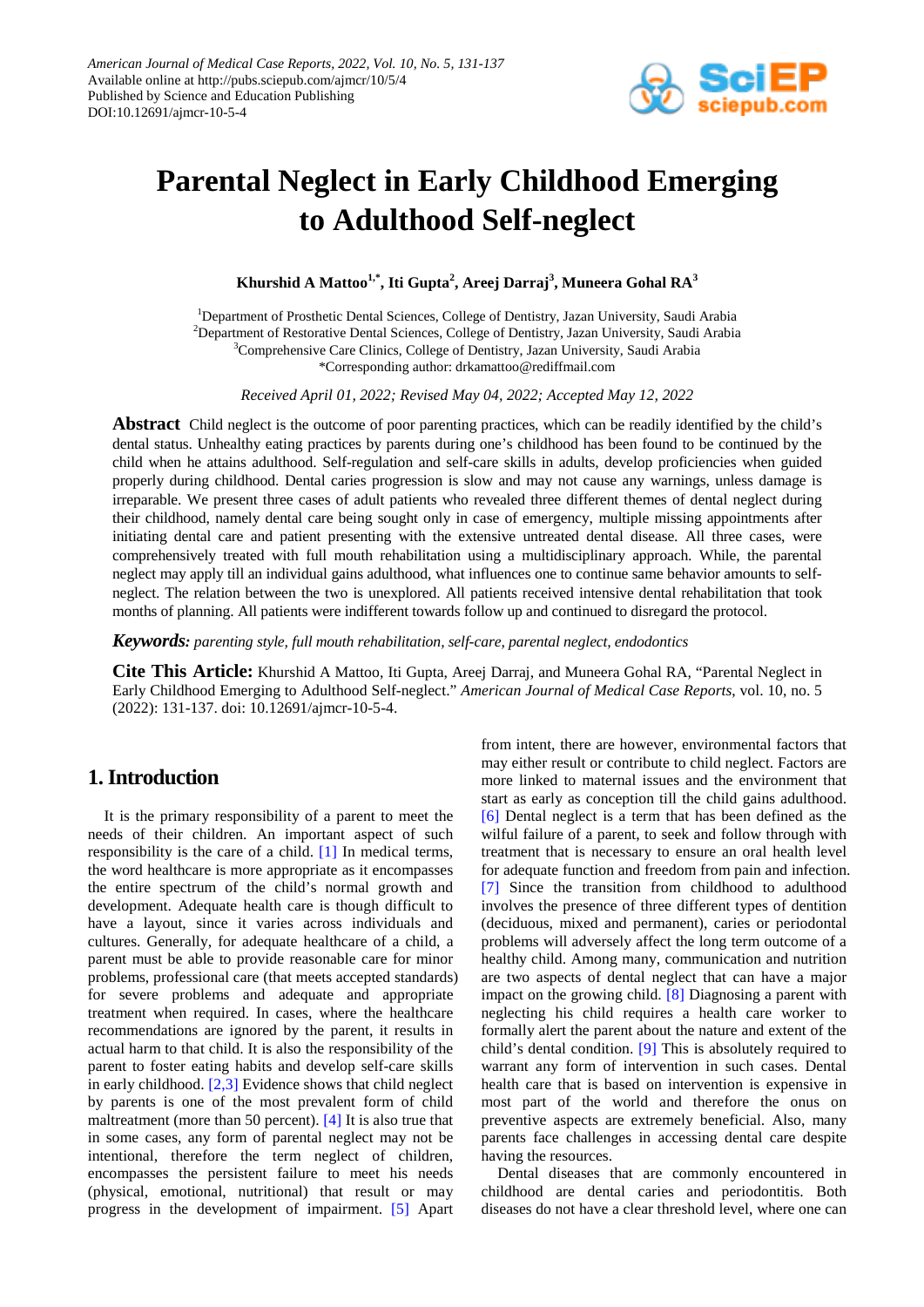claim that the disease is due to neglect. A child may have multiple carious lesions that are just a pit and fissure caries, yet his oral hygiene may be excellent. In almost all cases of dental neglect, the evidence of parental neglect may surface to either a general dentist or a child specialist in dentistry (Pedodontist). They have moral and professional obligation to alert the parent of the child's poor or extremely poor dental status and must follow up in such cases to ensure that the parent has obliged to their suggestions. The critical factor in the diagnosis of dental neglect is the response of the parent to the presence of the dental disease in his child and the measures the parent or the carer takes to minimize the impact of such diseases. [\[10\]](#page-5-8) Studies, however, have shown that a majority of dental professionals fail in communication of such cases encountered in their practice, despite having government guidance and procedures for safeguarding children. [\[11\]](#page-5-9) Besides dental issues, the role of parental neglect has been widely studied in developing of adulthood obesity, [\[12\]](#page-5-10) which is considered to be more of a behavioural disorder of life style that develops from childhood. [\[13\]](#page-5-11) On first encounter, the history of a child patient is critical to give a clue about his parents being negligent to his needs. History of multiple missed appointments, use of multiple general anaesthesia, delayed treatment of a severe oral pathology and attending emergency appointments only indicate some form of child neglect in the dental office.

Child maltreatment in the Kingdom of Saudi Arabia has been seen as a sensitive issue that is related ignorantly to culture and religion, since the country is portrayed largely on such basis. [\[14\]](#page-5-12) Despite government recognition along with installation of child protection centres, the topic of child maltreatment has been underreported despite having evidence. Between year 2010 and 2012, around 1400 child abuse cases were registered with 35 percent being registered under parental neglect. [\[15,16\]](#page-5-13) Recognition of role of parental neglect in development of successive dentitions has still not been accepted as a research modality. This article in the form of a series of three cases is intended to recognize the fact that parental neglect of a child during childhood may progress into adulthood, which will manifest, in the form of self-neglect as evidenced by these three cases. The authors would like to stress that such cases have been observed regularly in their dental OPD. All three cases are that of female patients, since the authors observed higher prevalence of such extreme cases among the female patients.

## **2. Case 1: (Dental Care was Pursued in Childhood by Parents only when an Emergency Arose)**

An adult female patient aged 27 years reported to the comprehensive care clinic at college of dentistry, for restoring her facial appearance that was largely impaired due to loss of maxillary teeth. The patient belonged to a rural area that was approximately a 2 hour driving distance from the place where she sought dental care. The patient also complained of a click in the temporomandibular joint that would cause her some discomfort at times. Patients

extra oral appearance showed an ovoid tapering face, with taper being more prominent in the lower third of the face. The patient was unmarried but was seeking marriage, which was also the motivation for both her and her parents to seek dental rehabilitation. Patients social, personal, drug history was non-contributory. Patients dental history revealed that as a child she would consume lots of sweets and carbonated drinks. Her deciduous teeth were also affected by decay and she never had sought any care for the teeth. As a child she recalled to have visited a local dentist in the primary health care (PHC) centre, only two or three times when she had developed pain. In all instances, she was accompanied by her parents and were advised by respective dentists that the condition of their child's dentition was not appropriate and that they needed to take more care. She was first encouraged to seek dental care at the age of 17 years, with one of her relative as her teeth were impairing her facial appearance. She recalled that her parents had never sought or taught her the advantages of using oral hygiene maintenance aids. She also disclosed that in her family most of the men practice use of traditional tooth cleaning tools like the bark of trees. Her temporomandibular joint problems had started two years back, initially there was a pain which later progressed to clicking. There was no pain once clicking was noticed by the patient. Intra oral examination revealed the complete loss of coronal tooth structure of maxillary anterior teeth [\(Figure 1A](#page-2-0)), with evidence of large proximal carious lesions on all mandibular anterior teeth. The patient had lost both her mandibular first and second molars [\(Figure 1B](#page-2-0)) in the space of two years, when they were extracted due to pain. The teeth were extracted 3 or 4 years back, but the correct timing was not recalled. In centric position of the mandible, the maxillary anterior teeth encroached maxillary restorative space [\(Figure 1C](#page-2-0)) and the incisal mandibular plane was not falling within the confines of the lower posterior occlusal plane. Maxillary posterior teeth on both sides had undergone substantial supraeruption to alter the occlusal plane [\(Figure 1C](#page-2-0), D). An orthopantomograph of the maxillary and mandibular arch showed embedded roots of maxillary anterior teeth [\(Figure 1E](#page-2-0)), mesial migration of posterior teeth on both sides, altered crown to root ratio of migrated teeth and large carious lesions that were generalized. Radiographic evidence of pulp involvement was observed in multiple anterior and posterior teeth. The panoramic radiographs of the temporomandibular joints showed evidence of altered joint space on the right side with the condyle being displaced far downward than the left side [\(Figure 1F](#page-2-0)). Other tests like fremitus test, pulp vitality tests and test for tooth mobility were carried to formulate a complete treatment plan. Treatment options presented to the patient was principally a full mouth rehabilitation after performing a multidisciplinary approach that consisted of oral prophylaxis, removal of caries, endodontic and restorative treatments, pre prosthetic mouth preparations like post and cores and finally a combination of fixed or removable prosthetic options like implants, conventional fixed partial denture and/or removable partial denture. The patient consented to the treatment and a systematic planning was made to effect full mouth rehabilitation for her.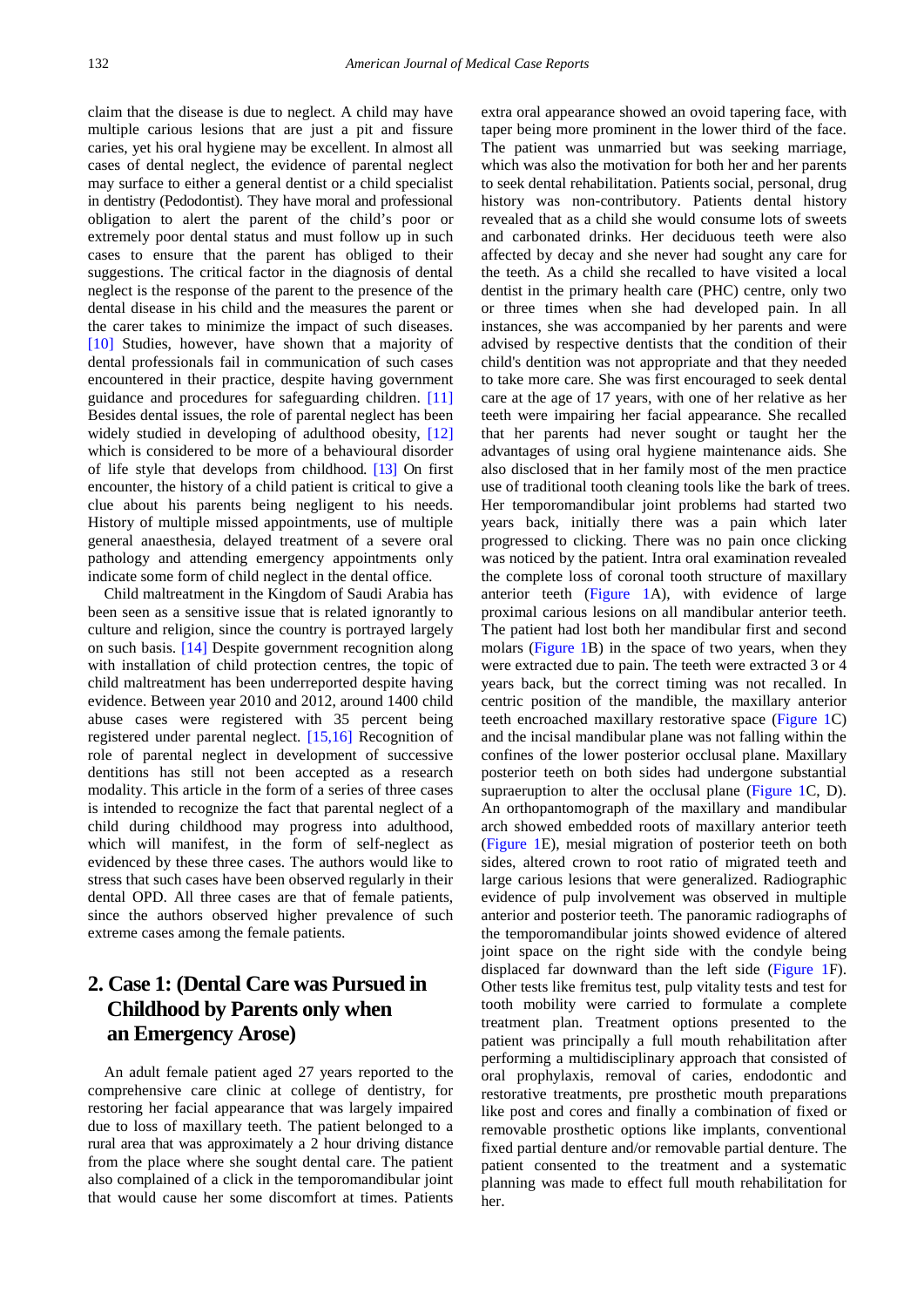<span id="page-2-0"></span>

**Figure 1.** (A) Crowns of maxillary anteriors missing (B) Mandibular arch with bilateral missing first and second molars (C) Maximum intercuspation position showing relation of maxillary and mandibular teeth (D) Right lateral side showing the level of occlusal plane (E) Orthopantomograph showing the status of dentition (F) Orthopantomograph of temporomandibular joint

## **3. Case 2: Multiple Missed Dental Appointments during Childhood after Initiating Dental Treatment**

A young adult female patient in her late twenties, reported to the comprehensive care clinics at college of dentistry, with chief complaint of difficulty in eating due to grossly decayed teeth. The patient reported that despite having visited the local dentist regularly, she had to lose many of her teeth since the dentist was in no position to correct them and had to be either extracted or left as such. Patients medical history was not significant, her social/personal history revealed that she belonged to a rural area nearby, was unmarried and would spend most of her time doing household work. Dental history revealed that the patient had suffered from a similar condition during her childhood and had visited a local dentist many times for extracting her teeth. The patient revealed that there were times when extractions were not done, and that the dentist would fill material in her teeth, but would ask her to come for further treatment which she never complied to. The patient reported that she believed that the condition of her teeth was due to excessive intake of sweets. Upon investigation, she revealed that mostly after dinner, she likes to eat sweets (traditionally) and sleep. The patient did not recall of using any oral health aid and claimed to clean her teeth only at times. The patient had undergone extraction of maxillary posterior teeth few years back. The reason for extraction was decay, although some sort of treatment was done on those teeth (fillings). The patient had also got a maxillary anterior tooth extracted with similar reason. Extra oral examination revealed normal features except for the presence of a thin maxillary lip that was also hypertonic in nature. Patients lower third of the face was decreased. No abnormality of temporomandibular joints was observed. Intra oral examination revealed a Kennedy class 2 modification 2

partial edentulous situation in the maxillary arch [\(Figure 2A](#page-3-0)) and a Kennedy class 3 modification 1 in the mandibular arch [\(Figure 2B](#page-3-0), C). The maximum intercuspation position of the mandible showed the presence of an anterior deep bite [\(Figure 2B](#page-3-0)) with most of the posterior vertical stop absent. Maxillary arch in total showed the presence of 4 natural teeth that had an intact coronal portion left. Maxillary right central incisor had a restoration present, which had further developed secondary caries under it [\(Figure 2B](#page-3-0)). The mandibular anterior segment was the only one that had intact natural teeth. Orthopantomograph [\(Figure 2D](#page-3-0)) disclosed a slightly supraerupted maxillary right canine, medially migrated right second molar, periapically involved left second premolar, root stumps in both maxillary and mandibular arch and pulp involvement of maxillary left second molar which was longstanding. The pantograph of temporomandibular joint showed a normal, healthy joint with no evidence of altered joint space or bony components [\(Figure 2E](#page-3-0)). To accomplish diagnosis and treatment plan, all caries were removed from grossly decayed teeth following which the status of the pulp was established. This was followed by diagnostic impression making and mounting of diagnostic casts on a semi adjustable articulator which was programmed according to patients condylar and incisal guidance. The patient was presented with the treatment plan of a multidisciplinary full mouth rehabilitation that would be sequentially implemented. Pre prosthetic preparations included endodontic treatment, crown lengthening and restorative procedures. Prosthetic rehabilitation was planned to be achieved by fixed partial denture in mandibular arch and a cast partial denture supported on multiple surveyed crowns of abutment teeth. The patient was not indicated for implants supported fixed restoration since the restorative space was encroached and extra surgery was not approved or desired by her. The patient was put on a follow up which she failed to comply.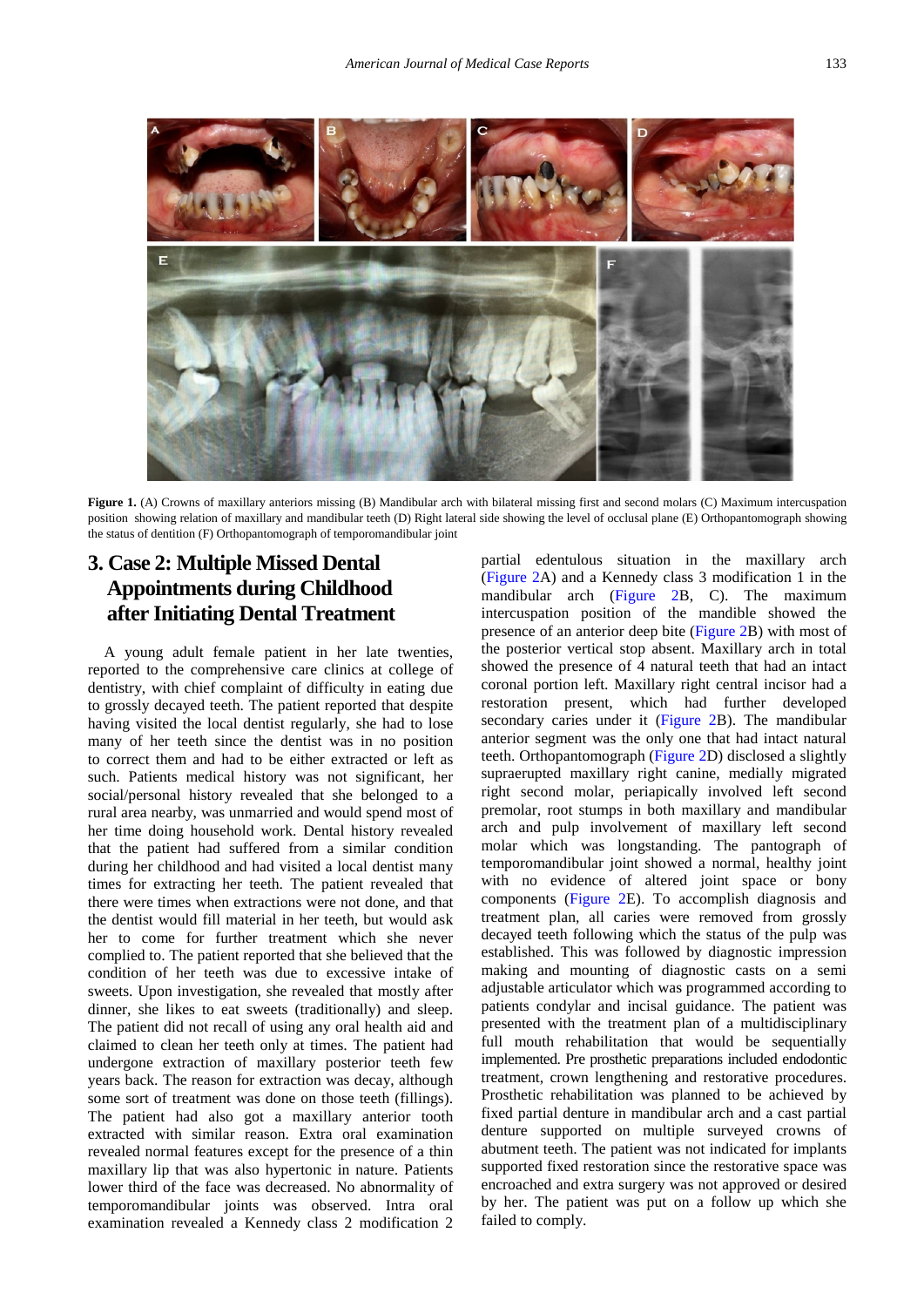<span id="page-3-0"></span>

**Figure 2.** (A) Maxillary arch with few natural teeth remaining (B) Teeth in maximum intercuspation (C) Mandibular arch showing severe decay of posterior teeth (D) Orthopantomograph showing the status of permanent dentition (E) Orthopantomograph of temporomandibular joint

<span id="page-3-1"></span>

**Figure 3.** (A) Maxillary arch showing decayed teeth (B) Mandibular arch with decayed teeth (C) Teeth in centric occlusion (D) Orthopantomograph showing the extent of decay and periapical

## **4. Case 3: Patient Presents with Extensive Untreated Dental Disease despite Facing Functional Problems**

A female patient aged 24 years, reported to the comprehensive care clinics at college of dentistry, for restoration of her natural teeth which were affecting her facial appearance and social influence. The patient reported that many of her friends have complained to her about the appearance of natural teeth and malodour associated with her speech. The patient reported with never having visited to any dentist for her dental treatment. She neither recalled visiting a dentist during her childhood at the time of either deciduous or mixed dentition. She was also reportedly told by her elder sister and some of her relatives about what others had observed in her appearance. There were no compulsions or motivations of seeking dental care except those of social in nature. Medical history revealed that the patient was taking medicine for the treatment of rheumatoid arthritis and that she was suffering from it since last 5 to 6 years. Extra oral examination revealed a chubby face, with well-balanced proportions between facial thirds. Intra oral examination revealed grossly caries entire permanent maxillary and mandibular natural teeth [\(Figure 3A](#page-3-1), B). The coronal part of the natural teeth were destroyed completely to the level of gingiva. Large deposits of carious materials had replaced the tooth coronal tooth structure. In maximum intercuspation, the vertical dimensions were maintained by occluding molars although it was doubtful that they were at original vertical dimensions [\(Figure 3C](#page-3-1)). Anterior guidance was completely non-functional while mandibular anteriors were supra erupted since no opposing tooth contact was functional. An orthopantomograph showed grossly decayed teeth some of which had reached to the level of alveolar crest [\(Figure 3D](#page-3-1)). There was no evidence of any restorative material in any of the tooth. Maxillary anterior teeth and mandibular left molars also showed evidence of periapical infection that was never treated.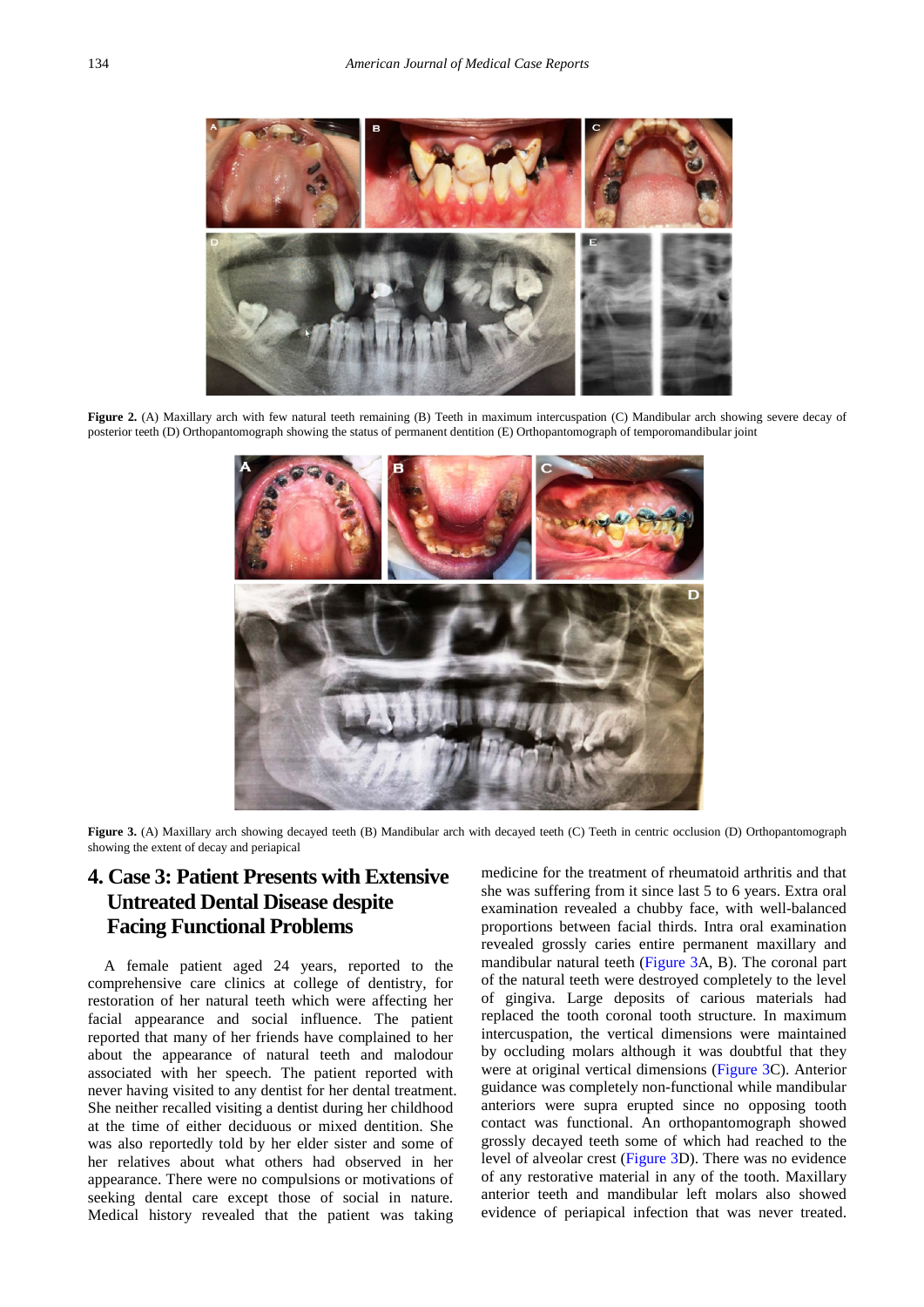The patient had never sought treatment for pain or emergency related conditions despite claiming that she had developed severe pain in teeth at different times. Diagnosis and treatment planning were initiated by the removal of caries followed by temporary restorations. Diagnostic impressions were made and casts mounted on a semi adjustable articulator. After collecting the diagnostic data, the patient was presented with the treatment plan of full mouth rehabilitation, which would be accomplished after few extractions, crown lengthening procedures, endodontic and restorative treatment that included multiple cast post core pre prosthetic restorations. Maxillary arch was finally restored with individual post core crowns and a fixed partial denture while the mandibular arch was restored using single crowns, fixed partial and removable partial denture. The patient was put on regular follow up which she failed to comply despite repeated requests.

#### **5. Discussion**

Three different cases with three different themes emerging from their respective dental histories, have been presented in this article. The main feature of this article is the presentation of three different cases of dental neglect that mount to parental neglect. In all three cases, the elaborate and detailed case history recording is critical. Since diagnosing child neglect is not a simple problem, it encompasses many domains and has roots with other types of neglect that is encountered in human beings. These are elder neglect and self-neglect. But it is important to first start the discussion with 'parenting' and 'parenting practices' because parenting does aggregate to both forms of neglect. Parenting is basically defined as typology of attitudes and behaviours that characterizes parent's interaction with his child across various parenting domains. [\[13,17\]](#page-5-11) Parenting has basically been classified into four styles: authoritative, authoritarian, indulgent or neglectful. [\[12,13,16,18\]](#page-5-10) Parenting does not start after the child is born, but has been extended to the time when a mother conceives a child. The main reason for such extension being it is the responsibility of both parents, to provide a favourable intra uterine environment for the child after conception. There is exemplary scientific evidence that implicates mothers suffering from gestational diabetes and under or over nutrition during pregnancy to impose a high risk for obesity to the developing child. [\[13,16,19\]](#page-5-11) Once the child is born, the parental responsibility increase including their routine behaviour. These behaviours may be related to their eating, self-care, hygiene and attitudes. [\[20\]](#page-5-14) Eating habits like consuming sweets after dinner were presented by two patients in this case report. Such eating behaviour develops a conducive environment for progression of dental caries if one does not clean them before going to bed. Likewise, parents also play an important role in aiding their children and adolescents to adopt healthful behaviour including maintaining oral hygiene. [\[21\]](#page-5-15) Caries promoting food preferences should be identified by the parents and supervise their children regularly regarding the timing or amount of such food stuff. Parents also are responsible for the food that the children must eat and the

food that must be present at home. Cariogenic food during childhood should be restricted, while the same should be supervised when the child reaches adolescence. Once the child is a fully grown adult, he is free to determine his own choices which are actually influenced by his childhood environment and parenting. Parents also must know that a large part of the media are directed targeting their children, most of which are related to food products that are essentially cariogenic in nature. [\[22\]](#page-5-16)

Children are not essentially the biggest users of the healthcare system, that privilege goes to elderly people who occupy around two thirds of the hospital beds. [\[23\]](#page-5-17) Yet, both elders as well as children are subjected to maltreatment and in the majority (80 %) of child maltreatment cases, the offenders are parents. [\[24\]](#page-5-18) Surprisingly, 88 percent of those parents were found to be biological parents with 53% being women aged 18 to 44 years old. [\[24\]](#page-5-18) All cases presented in this series are that of young adults and can be classified as either self-neglect or the product of parental neglect. In childhood, in order to maintain optimum oral health, parents must provide regular fluoride (tooth paste, water), proper diet (limit cariogenic diet), maintain and develop oral hygiene skills and when need arises visit dentist. [\[25\]](#page-5-19) It is evident in all three cases that parents have neglected most of these factors. The basis of the first case being a case of parental neglect is based on the history in which patient recalled of seeking dental care only when an emergency arose. The emergency in this case was the pain that was associated with progression of caries into the pulp. In the context of Saudi Arabia, there has been a history of harsh physical treatment of juveniles till 1990, after which it has widely recognized its child abuse and neglect problem. [\[26\]](#page-5-20) Despite having free dental treatment centres all over Saudi Arabia, the prevalence of caries has been very high. [\[27\]](#page-5-21) All three cases presented in this article provide a clue to indifferent parental attitude rather than availability or lack of resources. The second case in which most of the maxillary teeth were lost early in adulthood, had a very significant finding in the dental history. The patient had missed multiple dental appointments clearly showing neglect. Self-neglect can be ruled out because females of rural Saudi are generally more dependent on males to drive them to places where health care is being provided. It is very rare that a female patient will go to a far off health care facility alone. Missing multiple appointments after initiating dental care could be of the social dependence on males rather than their own choice. Self-neglect is basically implied when one is unable meeting one's own basic needs to such an extent that it poses threat to personal health. [\[28\]](#page-5-22) While, one may consider self-neglect to be life threatening, example of a patient suffering from cancer, [\[29\]](#page-5-23) its repercussions in caries can range from early tooth loss and the effects of such loss consequently.

All three patients presented in this article were cases of full mouth rehabilitation. Full mouth rehabilitation is generally indicated at young age when one is suffering from some congenital or developmental dental anomaly. [\[30\]](#page-5-24) Full mouth rehabilitation of these three cases have been already published. [\[31-36\]](#page-6-0) Each patient presented their individual challenges during pre-prosthetic and prosthetic rehabilitations. For the first patient the main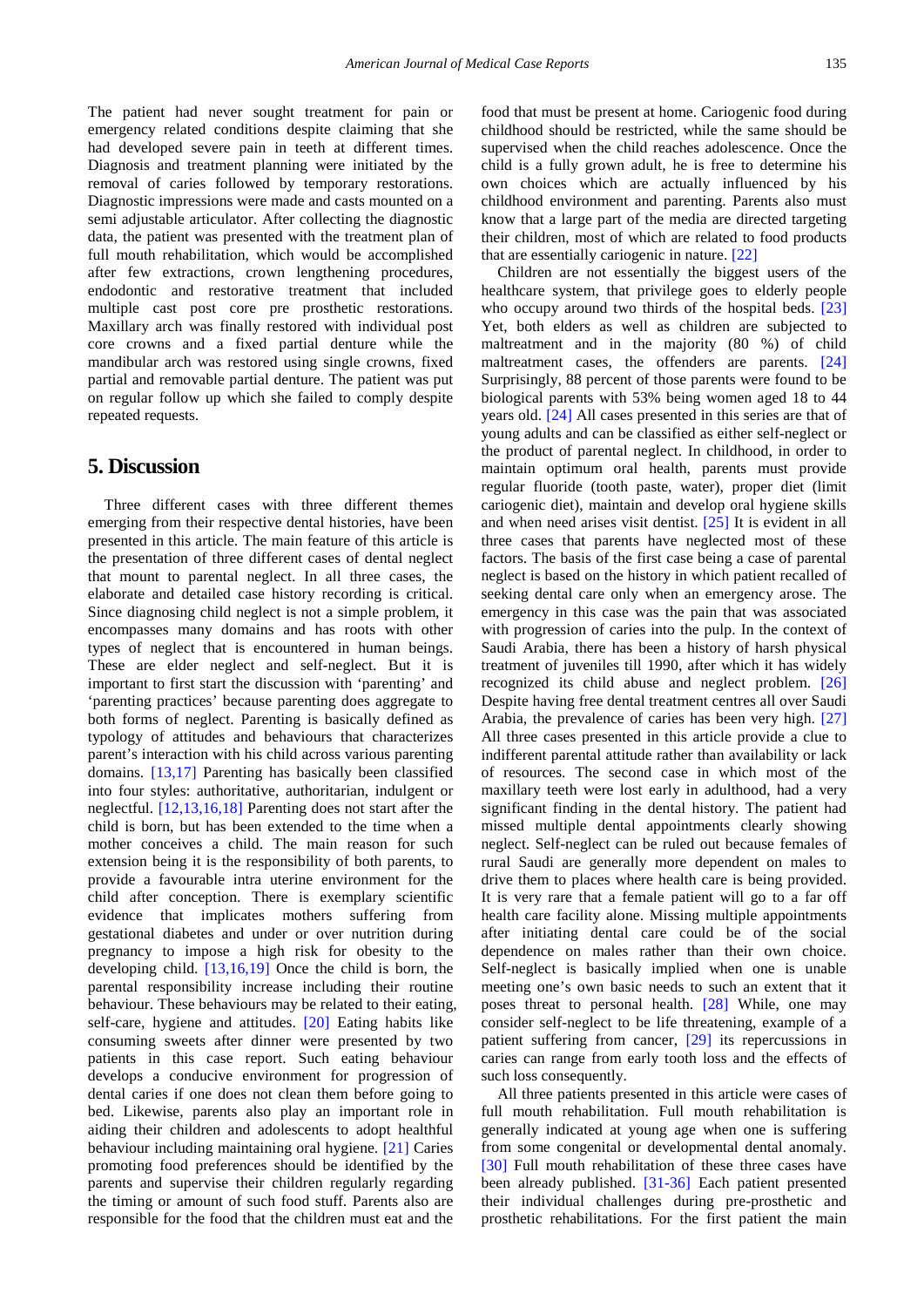challenge was correcting the occlusal plane while maintaining a workable and comfortable vertical dimension. This was successfully achieved by applying the principles as mentioned in the literature. [\[30,31\]](#page-5-24) Restoration of anterior guidance was another challenge which was successfully restored during prosthetic rehabilitation. [\[32\]](#page-6-1) The third patient posed challenges in all stages of rehabilitation, especially during pre-prosthetic mouth preparation. Planning surgical procedures for patient taking immunosuppressant was done after consultation with her physician. [\[33,34\]](#page-6-2) During core build up, the main challenge faced was to determine the core inclination which was accomplished by a novel procedure. [\[35,36\]](#page-6-3) The only disappointment that perhaps wasn't addressed properly was to change the patient's attitude towards their treatment and the responsibility they needed to demonstrate for long term success of their treatment. All patients did not turn up for follow up visits except one of the patient who had a crown decemented within the first year of rehabilitation. Five years or more now, the patients still elude the follow up visits.

### **6. Conclusion**

Child neglect is factual and could be intentional or unintentional. Parenting is a responsibility and starts immediately after conception of a child. Both parents are equally responsible for developing healthy eating habits and self-regulation skills in their offspring's. Dental caries progresses slowly, thereby giving ample time for correction. If neglected it can destroy dentitions which have social, functional and psychological implications for the child. Parental neglect should not progress into self-neglect and dentists must ensure to intervene and report cases where they suspect parental dental neglect.

### **Acknowledgements**

The authors would like to acknowledge the efforts of the staff of the comprehensive care clinics for their wider contribution in the treatment of these cases.

### **References**

- <span id="page-5-0"></span>[1] Dubowitz H, Black M, Starr R, Zuravin S. A conceptual definition of child neglect. Criminal Justice Behav. 1993; 20(1): 8-26.
- <span id="page-5-1"></span>[2] Gaeta ML, Cavazos J, Cabrera MD, Rosário P. Fostering oral hygiene habits and self-regulation skills. Family and Community Health. 2018; 41(1): 47-54.
- [3] Dubowitz H, Giardino A, Gustavson E. Child neglect: guidance for pediatricians. Pediatrics in Review. 2000; 21(4): 111-6.
- <span id="page-5-2"></span>[4] Jenny C. Committee on Child Abuse and Neglect. Recognizing and responding to medical neglect. Pediatrics. 2007; 120(6): 1385-9.
- <span id="page-5-3"></span>[5] HM Government. Working Together to Safeguard Children: A Guide to Inter-Agency Working to Safeguard and Promote the Welfare of Children. London: The Stationery Office; 2006.
- <span id="page-5-4"></span>[6] Dubowitz H, Black MM, Kerr M, Starr RH, Harrington D. Fathers and child neglect. Arch Pediatr Adolesc Med. 2000; 154(2): 135-141.
- <span id="page-5-5"></span>[7] American Academy of Pediatric Dentistry. Definition of dental neglect. Available at: www.aapd.org/policies/.
- <span id="page-5-6"></span>[8] Scorca A, Santoro V, De Donno A, Grattagliano I, Tafuri S, Introna F. Early childhood caries (ECC) and neglect in child care: analysis of an Italian sample. Clin Ter. 2013 Jan 1; 164(5): e365-71.
- <span id="page-5-7"></span>[9] Bhatia SK, Maguire SA, Chadwick BL, et al. Characteristics of child dental neglect: a systematic review. J Dent. 2014; 42(3): 229-239.
- <span id="page-5-8"></span>[10] General Dental Council. Standards guidance. Standards for dental professionals. London: General Dental Council, 2005.
- <span id="page-5-9"></span>[11] Harris JC, Elcock C, Sidebotham PD, Welbury RR. Safeguarding children in dentistry: 2. Do paediatric dentists neglect child dental neglect? British dental journal. 2009; 206(9): 465-70.
- <span id="page-5-10"></span>[12] Mattoo KA, Moaleem M, Shubayr M. An analytical survey to define the dimensions of a scaled questionnaire that would determine the existence of parental neglect in environmentally modulated obese subjects - A pre - pilot and pilot study. International Journal of Medical Research and Pharmaceutical Sciences 2018; 5(3): 1-10.
- <span id="page-5-11"></span>[13] Mattoo KA, Shubayr M. Association between parental negligence in feeding and social activity of obese adults among jazan population. Niger J Clin Pract 2020; 23:1356-67.
- <span id="page-5-12"></span>[14] Al-Eissa MA, Saleheen HN, AlMadani S, AlBuhairan FS, Weber A, Fluke JD, et al. Determining prevalence of maltreatment among children in the Kingdom of Saudi Arabia. Child Care Health Dev 2016; 42:565-71.
- <span id="page-5-13"></span>[15] Health Ministry. The National Family Safety Registry Report, 2011.
- [16] Shubayr MA, Mattoo KA. Parental neglect of feeding in obese individuals: A review of scientific evidence and its application among Saudi population. Saudi Med J 2020; 41 (5): 451-458.
- [17] Gong X, Fletcher KL, Bolin JH. Dimensions of perfectionism mediate the relationship between parenting styles and coping. Journal of Counseling & Development. 2015; 93(3): 259-68.
- [18] Zhang L. Education Expenditure and Parenting Styles: Evidence from Cognitive Development in China. Journal of Family and Economic Issues. 2021; 42(4): 729-44.
- [19] Whitaker RC, Dietz WH. Role of the Prenatal Environment in the Development of Obesity. Journal of Pediatrics 1998; 132(5): 768-76.
- <span id="page-5-14"></span>[20] Hood MY, Moore LL, Sundarajan-Ramamurti A, Singer M, Cupples LA, Ellison RC. Parental eating attitudes and the development of obesity in children. The Framingham Children's Study. International journal of obesity. 2000; 24(10): 1319-25.
- <span id="page-5-15"></span>[21] Story M, Neumark-Sztainer D, French S. Individual and environmental influences on adolescent eating behaviors. J Am Diet Assoc. 2002;102 (3 suppl): S40-S51
- <span id="page-5-16"></span>[22] Thompson G. International consumer demand for organic foods. Hort Technology. 2000; 10(4): 663-74.
- <span id="page-5-17"></span>[23] Mattoo KA, Shalabh K, Khan A. Prevelance of elder abuse among completely edentulous patients seeking complete denture prosthesis - A survey. J Ind Acad Geriat 2009; 5(4): 177-180
- <span id="page-5-18"></span>[24] Reportin R. US Department of Health & Human Services Administration for Children and Families Administration on Children, Youth and Families Children's Bureau.
- <span id="page-5-19"></span>[25] Harris J. Dental neglect in children. Paediatrics and Child Health. 2012; 22(11): 476-82.
- <span id="page-5-20"></span>[26] Mattoo KA, Moaleem M, Shubayr M, Assessing the validity and reliability of a questionnaire to identify existence of parental neglect in terms of developing feeding style and social activity in obese adult saudi population. Journal of Medical Science and Clinical Research 2018; 6(4): 377-83.
- <span id="page-5-21"></span>[27] Aldosari AM, Wyne AH, Akpata ES, Khan NB. Caries prevalence and its relation to water fluoride levels among schoolchildren in Central Province of Saudi Arabia. International Dental Journal. 2004; 54(6): 424-8.
- <span id="page-5-22"></span>[28] Pavlou MP, Lachs MS, Self-neglect in older adults: a primer for clinicians. Journal of General Internal Medicine. 2008; 23(11): 1841-6.
- <span id="page-5-23"></span>[29] Nagaraj K, Mattoo KA, Brar A. Self-Neglect associated with a patient having oral cancer. Journal of Medical Science and Clinical Research 2014; 2(10): 2543-46.
- <span id="page-5-24"></span>[30] Rathi N, Mattoo K, Bhatnagar S. Extending the use of a diagnostic occlusal splint to overcome existing lacunae of vertical dimension transfer in full mouth rehabilitation cases. American Journal of Medical Case Reports 2014; 2(12): 291-297.